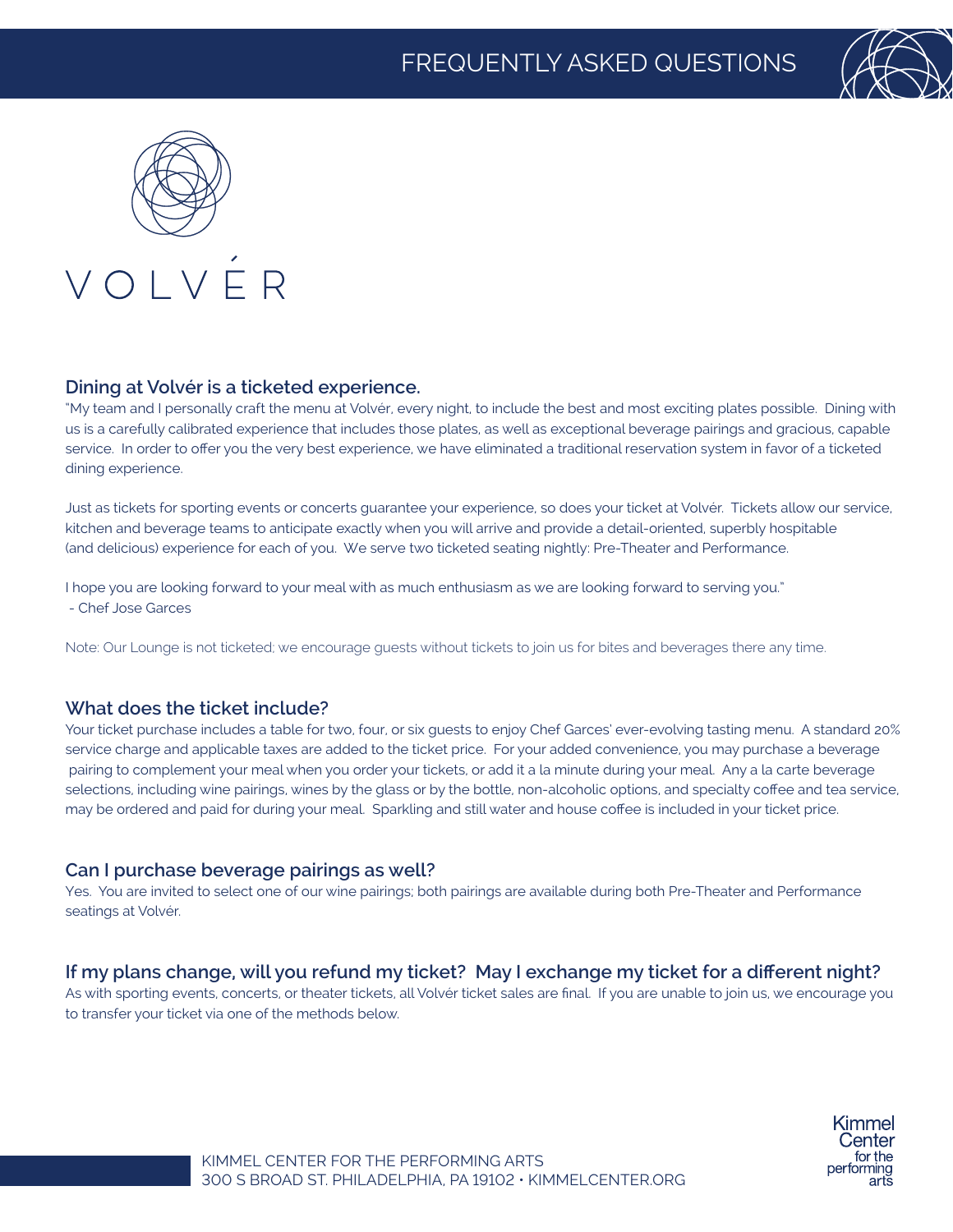



#### **How do I transfer my tickets?**

Your Volvér tickets are completely transferable, and can be passed on to another guest or guests via our website: www.volverrestaurant.com.

Please be aware that selling tickets for greater than face value may be illegal in your area. If you purchase a ticket from another patron, we strongly encourage you to be sure that the ticket and times are as claimed by requesting a printed ticket from the seller, just as you would for any other ticketed event, as well as an email confirmation from us. Any tickets purchased on the secondary market are at the purchaser's risk; we cannot be held responsible for forgeries or misrepresentations.

#### **May I resell my ticket?**

Tickets are transferable, but we strongly encourage anyone considering buying tickets to Volvér from any other source to refrain from doing so without confirmation from us. If you have arranged to buy or sell your tickets, please contact us directly to obtain a confirmation for both buyer and seller.

#### **I have a party of 7 or more, how can I buy a ticket?**

Because of the intimate nature of our menu and service, the largest table at Volvér accommodates six guests. To ensure that you and your guests enjoy the best experience that we can provide, tickets are not available for groups larger than six. However, if you have a larger party, you may wish to reserve the entire restaurant or multiple tables on a Monday or Tuesday evening. Please contact us directly at volver.info@garcesgroup.com for such arrangements.

#### **What are Same Night Tables? If I bought a ticket and I am no longer able to dine on that night, can you sell my ticket for me as one of your Same Night Tables on Facebook?**

All ticket sales are final, and Volvér does not resell tickets. You are welcome to post your tickets on our Facebook page, where guests are encouraged to buy, sell, or trade their tickets. As with any other ticket transfer, all resales are the responsibility of the ticket purchaser.

#### **Do you accept walk-ins?**

To ensure that our service, kitchen and beverage teams offer you the best possible experience, the dining room at Volvér is unable to accept walk-in guests. The lounge, however, is open seating where walk-in guests are welcome. If we have a last-minute table available in the dining room, we will sell tickets for that table on our Facebook page or communicate the availability to our Twitter followers. Please follow us on Twitter and like us on Facebook for direct access to this and other important information about Volvér.